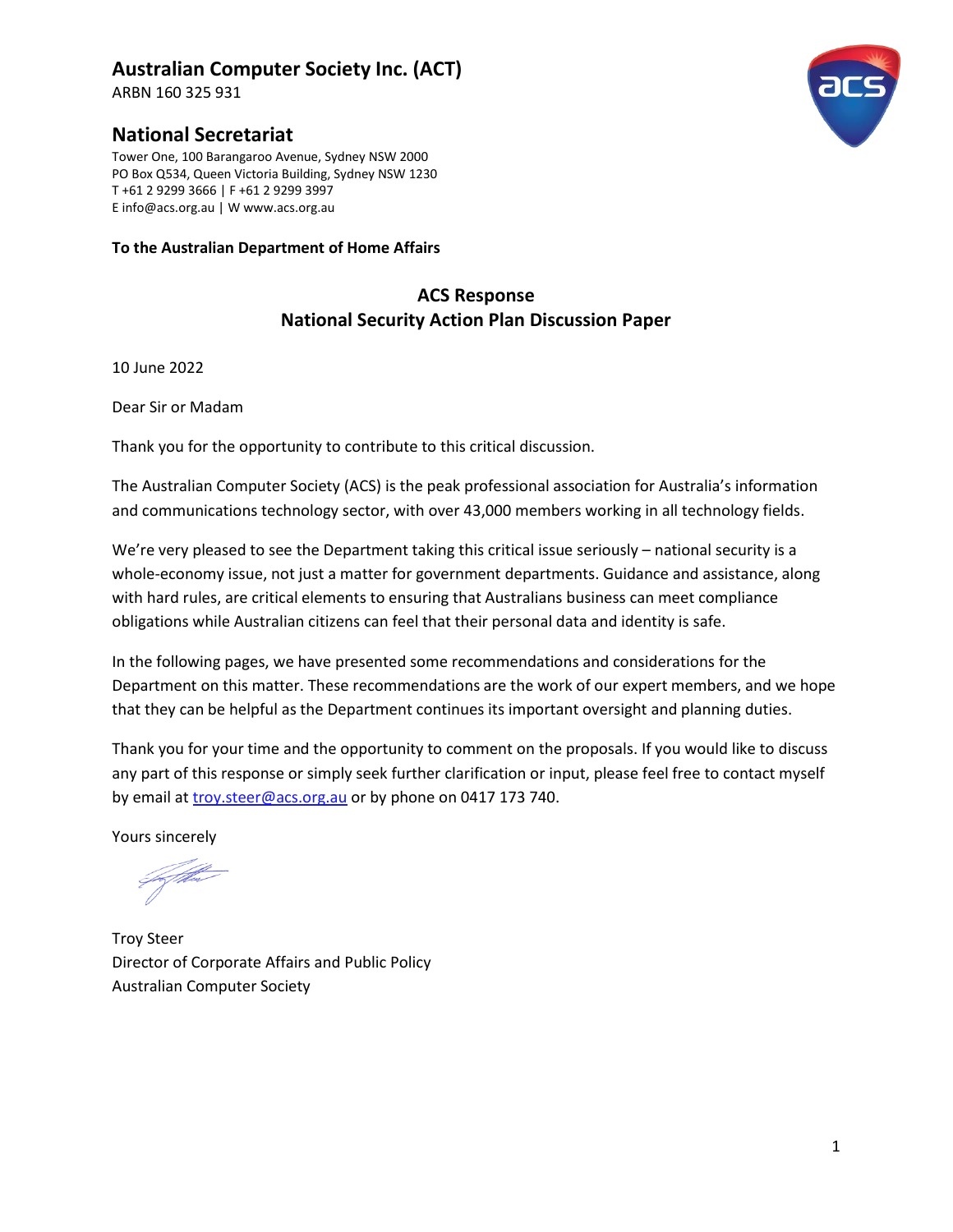

# Responses to key questions

Please see below for responses to some of the key questions posed in the National Security Action Plan Discussion Paper. Please note that not all questions have been answered.

| 1. | What do you consider<br>are some of the<br>international barriers to | There are a number of barriers that will need to be overcome,<br>including:                                                                                                 |                                                                                                                                                                                                                                                       |  |
|----|----------------------------------------------------------------------|-----------------------------------------------------------------------------------------------------------------------------------------------------------------------------|-------------------------------------------------------------------------------------------------------------------------------------------------------------------------------------------------------------------------------------------------------|--|
|    | data security uplift?                                                |                                                                                                                                                                             | 1.1 Inconsistency due to the complexity and diversity of legislation<br>around the world. This is a barrier to security uplift; therefore<br>reducing complexity should be a principal objective of any<br>international efforts. This might include: |  |
|    |                                                                      | 1.1.1                                                                                                                                                                       | Advancing a minimum requirement, based on industry<br>accepted standards such as mandated encryption standards.                                                                                                                                       |  |
|    |                                                                      | 1.1.2                                                                                                                                                                       | Establishing and communicating a baseline of<br>internationally-recognised standards.                                                                                                                                                                 |  |
|    |                                                                      | 1.1.3                                                                                                                                                                       | Developing resources and guidance for implementing<br>mandated standards.                                                                                                                                                                             |  |
|    |                                                                      | 1.1.4                                                                                                                                                                       | Consideration of establishing principles that can be applied<br>to make the implementation more consistent and easier.                                                                                                                                |  |
|    |                                                                      | 1.1.5                                                                                                                                                                       | Building on what standards already exist, and avoiding the<br>creation of Australia-specific standards.                                                                                                                                               |  |
|    |                                                                      | 1.1.6                                                                                                                                                                       | Prioritisation of mandated international standards to be<br>applied and implemented.                                                                                                                                                                  |  |
|    |                                                                      | 1.1.7                                                                                                                                                                       | Having a program and incentives already in place for<br>maintaining and keeping the security practices up to date.                                                                                                                                    |  |
|    |                                                                      | 1.2 Jurisdictional issues. Can the ability to prosecute people or<br>organisations in other countries be enabled?<br>1.3 Multiple legislated obligations. Australia should: |                                                                                                                                                                                                                                                       |  |
|    |                                                                      |                                                                                                                                                                             |                                                                                                                                                                                                                                                       |  |
|    |                                                                      | 1.3.1                                                                                                                                                                       | Consider internationally harmonised legislation; eg. GDPR<br>(Europe), GDPR (UK), GDPR (Australia).                                                                                                                                                   |  |
|    |                                                                      | 1.3.2                                                                                                                                                                       | Examine how Europe and UK GDPR legislation has been<br>enabled and its effectiveness, strengths and weaknesses.                                                                                                                                       |  |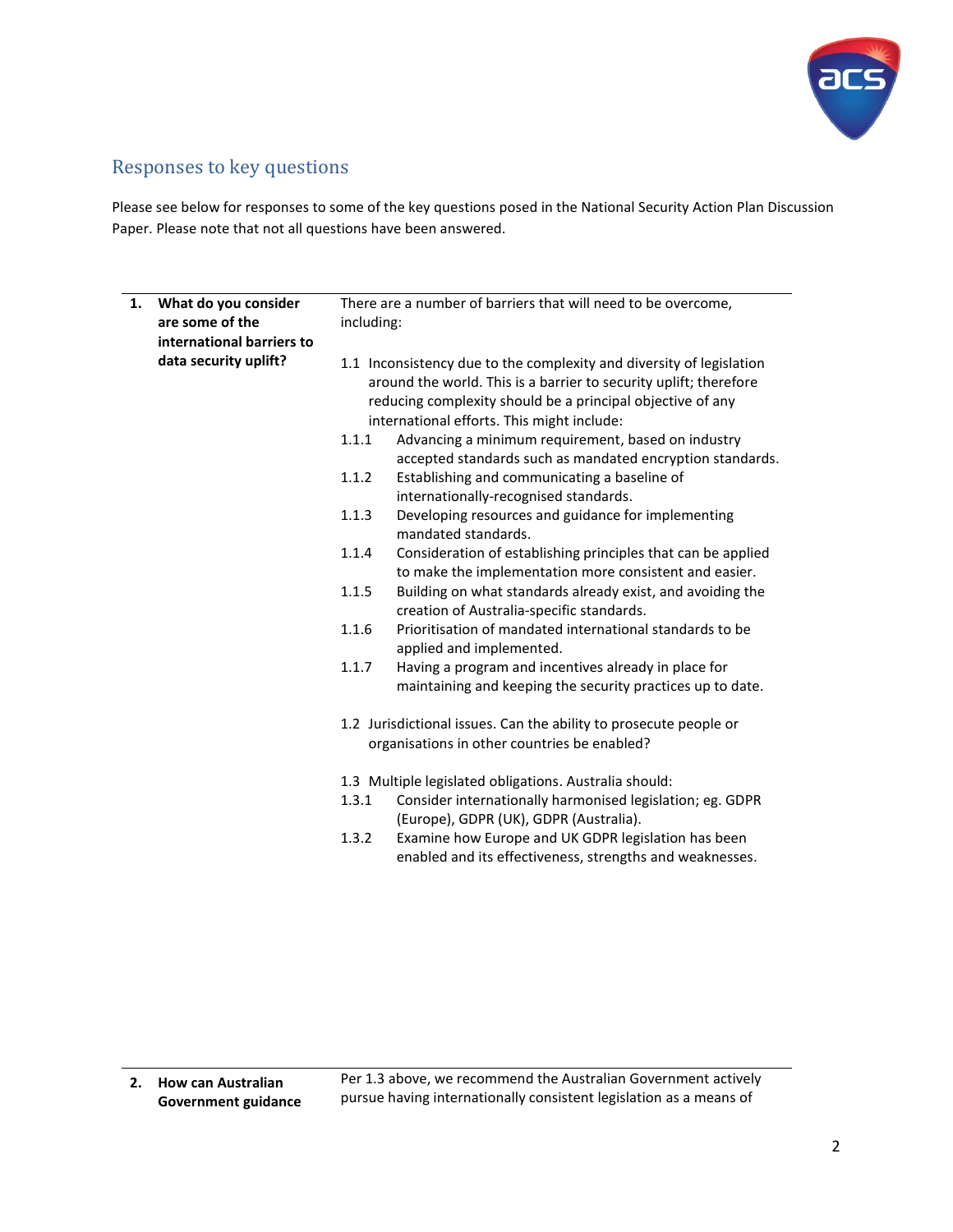

|    | best align with<br>international data<br>protection and security<br>frameworks? Are there<br>any existing frameworks<br>that you think would be<br>applicable to Australia's<br>practices (e.g. the<br><b>European Union's</b><br><b>General Data Protection</b><br><b>Regulation)?</b>                                                                                                                                             | applying controls and practices that would support trade and the<br>economy and enable business to benefit from a lower cost of<br>compliance.<br>The government could consider a two-tiered approach, having a<br>higher-level framework in place. For example, NIST could be used as a<br>foundation, with industry specific standards specifically applied.                                                                                                                                                                                                                                                                                                                                         |
|----|-------------------------------------------------------------------------------------------------------------------------------------------------------------------------------------------------------------------------------------------------------------------------------------------------------------------------------------------------------------------------------------------------------------------------------------|--------------------------------------------------------------------------------------------------------------------------------------------------------------------------------------------------------------------------------------------------------------------------------------------------------------------------------------------------------------------------------------------------------------------------------------------------------------------------------------------------------------------------------------------------------------------------------------------------------------------------------------------------------------------------------------------------------|
| З. | <b>What additional</b><br>guidance or support from<br><b>Government would assist</b><br>you to meet a principles-<br>informed approach to<br>data security? How<br>would this be delivered<br>best to you?                                                                                                                                                                                                                          | Not answered.                                                                                                                                                                                                                                                                                                                                                                                                                                                                                                                                                                                                                                                                                          |
| 4. | <b>How could Australian</b><br>legislative and policy<br>measures relating to data<br>security be streamlined<br>to better align with your<br>obligations in<br>international<br>jurisdictions? Does<br>variation in international<br>approaches create<br>hurdles to your effective<br>participation in the<br>global market? a. What<br>obligations are you most<br>commonly subjected to<br>from international<br>jurisdictions? | Europe's GDPR has been mirrored in UK legislation. Consideration for<br>enhanced streamlining of obligations in international jurisdictions<br>would or could be addressed with Australian legislation based on the<br>GDPR (Europe/UK). This would assist in international trade<br>agreements and business.                                                                                                                                                                                                                                                                                                                                                                                          |
| 5. | Does Australia need an<br>explicit approach to data<br>localisation?                                                                                                                                                                                                                                                                                                                                                                | Yes. Data localisation that respects data sovereignty and enables the<br>privacy of citizens and confidentiality of their records needs to be<br>maintained. This localisation regime would need to consider the<br>sensitivity of the data and the ability for multinational organisations<br>to protect the data, while not imposing excessive costs and<br>duplication for separate jurisdictional data holdings.<br>There are also special cases in Australia concerning cultural<br>sensitivities that must be considered. For example, some Koorie<br>information should not be circulated beyond specific zones. Cultural<br>sensitivities should be built into data and security requirements. |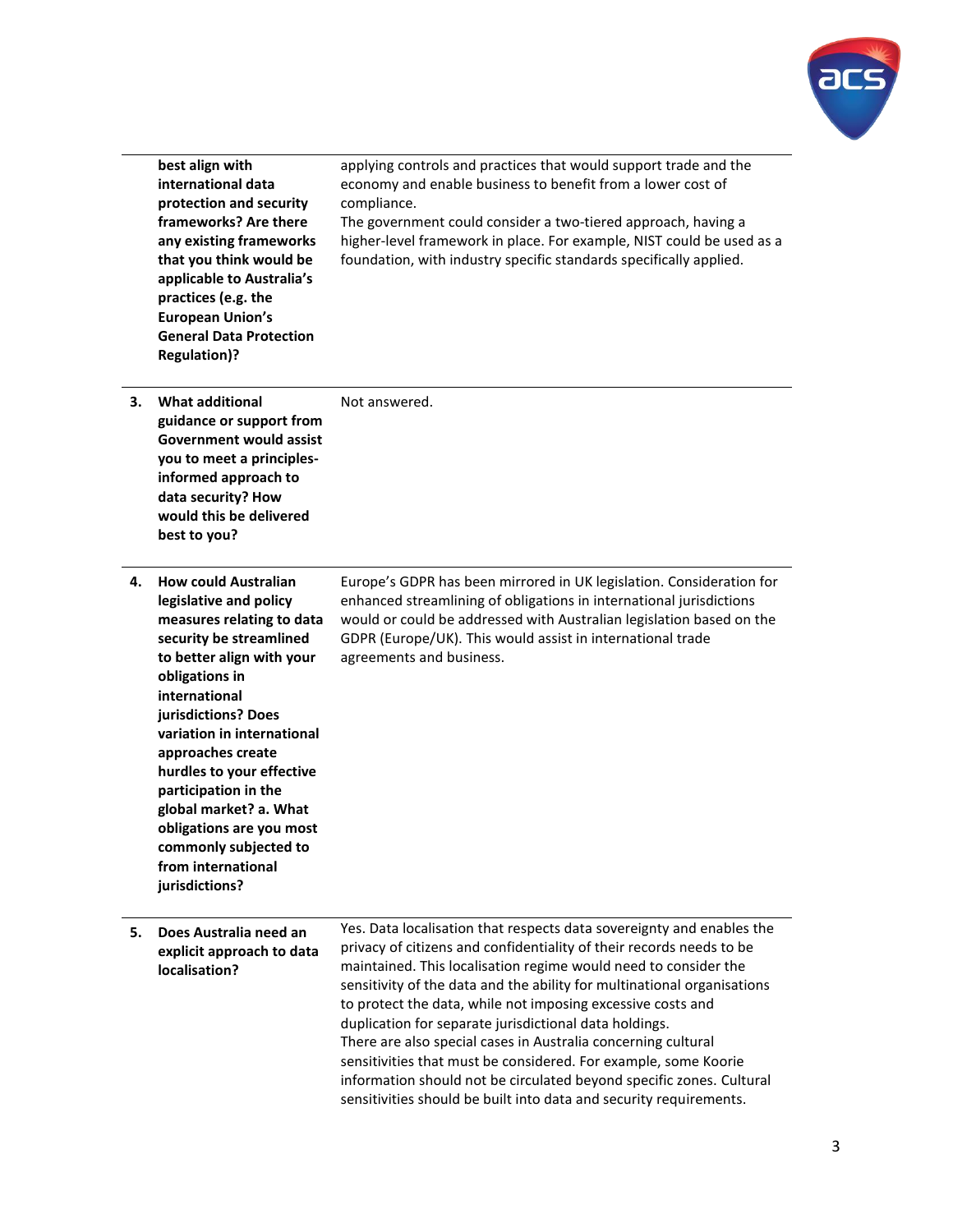

| How can data security<br>policy be better<br>harmonised across all<br>jurisdictions? What are<br>the key differences<br>between jurisdictions<br>that would impact the<br>ability to implement<br>standardised policies/are<br>there any areas of policy<br>that could not be<br>standardised? | Leadership across the States, Territories and Commonwealth<br>Government is necessary to achieve a preferred future for cyber and<br>data security practices. Consistency in the policy and its application,<br>underpinned by legislation and regulations, will be preferred and<br>necessary to encourage efficiencies and common practices.<br>Ideally, these would be based on IEC/ISO and other internationally<br>recognised cyber and security standards. This will avoid tailored<br>responses by jurisdiction and associated inefficiencies and higher<br>costs of implementation, maintenance and compliance for both<br>industry, government and SMEs. |
|------------------------------------------------------------------------------------------------------------------------------------------------------------------------------------------------------------------------------------------------------------------------------------------------|-------------------------------------------------------------------------------------------------------------------------------------------------------------------------------------------------------------------------------------------------------------------------------------------------------------------------------------------------------------------------------------------------------------------------------------------------------------------------------------------------------------------------------------------------------------------------------------------------------------------------------------------------------------------|
| Who is currently<br>responsible for ensuring<br>consistent and<br>commensurate uplift of<br>local government data<br>security and how can this<br>be strengthened? Do you<br>think responsibilities<br>should be shared across<br>more bodies, or shifted<br>elsewhere entirely?               | The ability for the community to have a voice is important in this. The<br>social license and obligation for keeping the public's data safe, while<br>fulfilling an obligation for the data to be used for public good, would<br>benefit from greater accountability and transparency.<br>The desired uplift is unlikely to simply be achieved by local<br>government alone, even with the support of trusted non-government<br>service and infrastructure providers. Therefore, a shared<br>responsibility for maintaining appropriate end-to-end cyber and data<br>security in place is required.                                                               |
| What are the main<br>challenges currently<br>faced by industry as a<br>result of inconsistent<br>data security practices<br>between all levels of<br><b>Government, including</b><br>municipal governments?                                                                                    | Confusion over compliance requirements is an ongoing issue. In the<br>absence of a single set of recommendations, different levels of<br>government apply different sets of rules, with the unintended result<br>of distrust and uncertainty about data security.<br>For example, the WA and SA jurisdictions do not have privacy<br>legislation, and inconsistencies in the scope of the various<br>jurisdictional privacy legislations present an opportunity for the<br>Australian government to introduce privacy-protecting legislation,<br>penalties and obligations that can be more consistently applied<br>nationally.                                   |
|                                                                                                                                                                                                                                                                                                |                                                                                                                                                                                                                                                                                                                                                                                                                                                                                                                                                                                                                                                                   |

**9. What steps could your business take to better understand the value of the data they process** 

Businesses are often unclear on the value of the data they hold. For many, often the only way to value data is to lose it, at which point a court will tell them how much it is worth.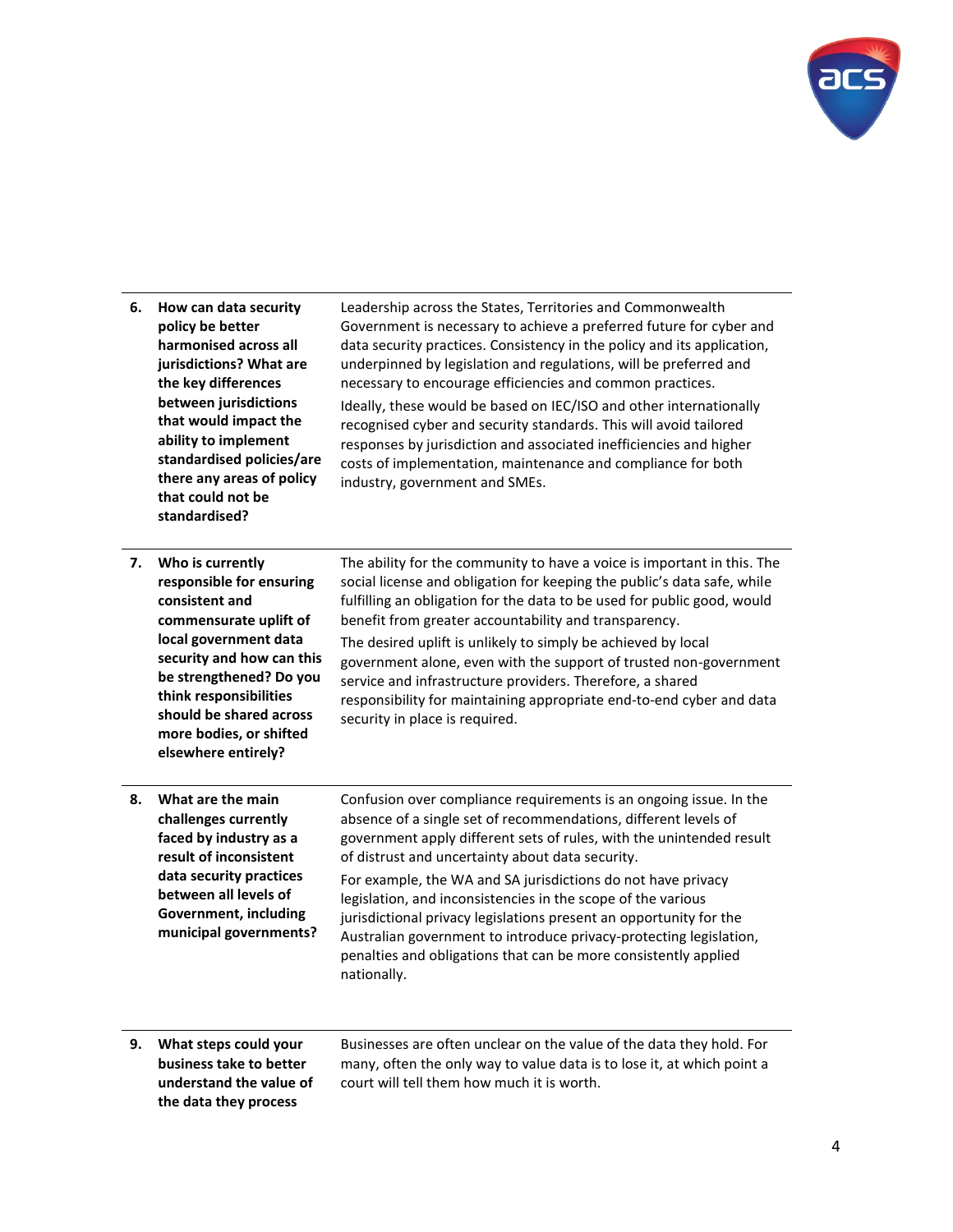

| and store? Do businesses<br>have sufficient<br>awareness of their data<br>security obligations?                                                                                                                             | A recognised and consistent system of data valuation would be a<br>useful guide for business to better understand their risk and liability,<br>and in turn motivate them to perform better on matters of security.                                                                                                                                                                                                                                                                                                                                                                                                                                                                                                                                                                                                                                                                                                                                                                                                             |
|-----------------------------------------------------------------------------------------------------------------------------------------------------------------------------------------------------------------------------|--------------------------------------------------------------------------------------------------------------------------------------------------------------------------------------------------------------------------------------------------------------------------------------------------------------------------------------------------------------------------------------------------------------------------------------------------------------------------------------------------------------------------------------------------------------------------------------------------------------------------------------------------------------------------------------------------------------------------------------------------------------------------------------------------------------------------------------------------------------------------------------------------------------------------------------------------------------------------------------------------------------------------------|
| 10. How can the Australian<br><b>Government further</b><br>support your business to<br>understand the value of<br>data and uplift your data<br>security posture?                                                            | Government standards can explain how valuable information is or<br>should be treated. Until enforceable legislative penalties apply,<br>however, it will be a challenge to obtain compliance.<br>ACS is able to assist in the development of sensible, achievable rules,<br>aligned to NIST, CMMI or the ISOs.                                                                                                                                                                                                                                                                                                                                                                                                                                                                                                                                                                                                                                                                                                                 |
| 11. Does your business<br>appropriately consider<br>data security risks in<br>their supply chains? Is<br>there sufficient public<br>information provided by<br>Government to help your<br>business identify these<br>risks? | The ACS as the peak body for technology professionals in Australia,<br>and we recognise that the interruption to supply chains has direct<br>consequences and serious implications on continued business<br>operations and the ability to maintain digitally enabled services.<br>Therefore it is essential that data security and cyber risks are firstly<br>understood via education programs, and proactively managed with<br>regular assessment and mitigation measures put in place.<br>As a result, cyber and data security risk assessments and mitigation<br>would be necessary to enable the supply chain to be assured, and<br>would benefit from a wholistic and integrated assessment that would<br>include people, process, technology and other dependencies, as seen<br>being impacted from the global lack of CPU chips, and the experience<br>from COVID-19 impacting supply chains, along with the recent energy<br>supply constraints that have wider implications across the economy<br>and the community. |
| 12. Should there be<br>overarching guidance on<br>securing data for<br>businesses of all sizes, or<br>is it important to provide<br>guidance based on a<br>company's size? For<br>example, a 'size'<br>threshold).          | The challenge for smaller businesses is obtaining the expertise and<br>capability to harden their business operations and ensure appropriate<br>data security practices are implemented and more importantly<br>maintained.<br>A size threshold would be appropriate. The one-size-fits-all approach<br>will not work for Small to Medium Enterprises (SMEs) or sole traders.<br>Therefore a threshold set by number of employees or annual<br>turnover/revenue would be useful. It would enable properly targeted<br>material and provide greater understanding and support (including<br>education, tools and direct assistance) for these smaller businesses<br>and activities. A further assessment or categorisation of the criticality<br>of certain enterprise may also be useful to better target critical<br>resources and industries.                                                                                                                                                                                |
| 13. Are there any limiting<br>factors that would<br>prevent Australian                                                                                                                                                      | As implied in the answer provided in 12., there is a concern that<br>smaller SMEs, individuals (sole traders) and less resourced activities<br>will not be able to employ or contract the cyber and data security                                                                                                                                                                                                                                                                                                                                                                                                                                                                                                                                                                                                                                                                                                                                                                                                              |